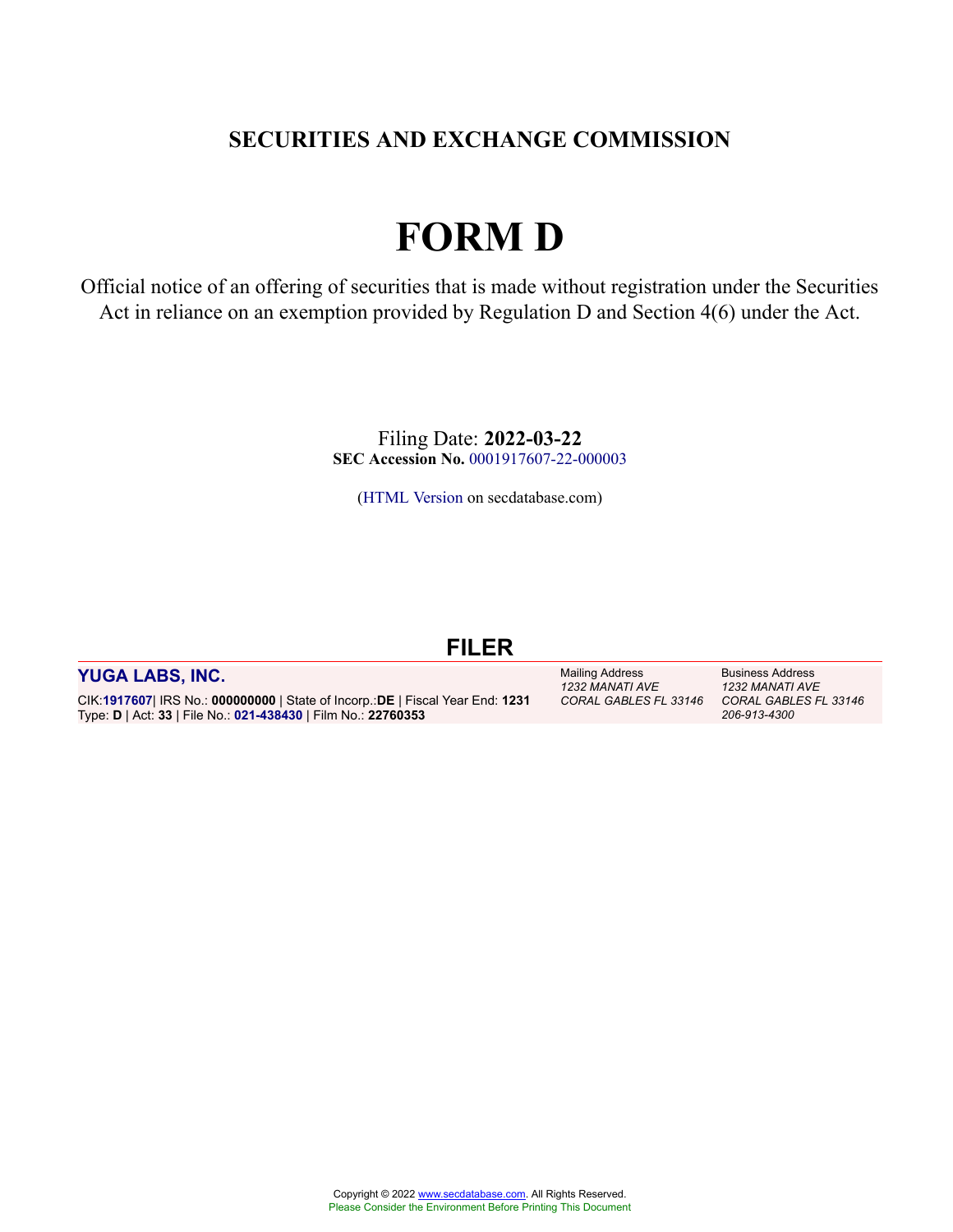# **UNITED STATES SECURITIES AND EXCHANGE COMMISSION**

OMB APPROVAL OMB Number: 3235-0076

2012

4.00

Expires: June 30,

Estimated average burden hours per response:

Washington, D.C. 20549 **FORM D**

# **Notice of Exempt Offering of Securities**

| 1. Issuer's Identity                                                  |                                                        |                         |                                  |  |
|-----------------------------------------------------------------------|--------------------------------------------------------|-------------------------|----------------------------------|--|
| CIK (Filer ID Number)                                                 | Previous Name(s) $\Box$                                | None                    | <b>Entity Type</b>               |  |
| 0001917607                                                            | <b>Yuga Labs LLC</b>                                   |                         | <b>X</b> Corporation             |  |
| Name of Issuer                                                        |                                                        |                         | $\Box$ Limited Partnership       |  |
| YUGA LABS, INC.                                                       |                                                        |                         | $\Box$ Limited Liability Company |  |
| Jurisdiction of Incorporation/<br>Organization                        | □ General Partnership                                  |                         |                                  |  |
| <b>DELAWARE</b>                                                       | $\Box$ Business Trust                                  |                         |                                  |  |
| Year of Incorporation/Organization                                    |                                                        |                         | $\Box$ Other                     |  |
| □ Over Five Years Ago                                                 |                                                        |                         |                                  |  |
| <b>X</b> Within Last Five Years (Specify Year) 2021                   |                                                        |                         |                                  |  |
| □ Yet to Be Formed                                                    |                                                        |                         |                                  |  |
|                                                                       |                                                        |                         |                                  |  |
|                                                                       | 2. Principal Place of Business and Contact Information |                         |                                  |  |
| Name of Issuer                                                        |                                                        |                         |                                  |  |
| YUGA LABS, INC.                                                       |                                                        |                         |                                  |  |
| <b>Street Address 1</b>                                               |                                                        | <b>Street Address 2</b> |                                  |  |
| <b>1232 MANATI AVE</b>                                                |                                                        |                         |                                  |  |
| City                                                                  | State/Province/Country                                 | <b>ZIP/Postal Code</b>  | Phone No. of Issuer              |  |
| <b>CORAL GABLES</b>                                                   | <b>FLORIDA</b>                                         | 33146                   | 206-913-4300                     |  |
| <b>3. Related Persons</b>                                             |                                                        |                         |                                  |  |
| Last Name                                                             | <b>First Name</b>                                      |                         | <b>Middle Name</b>               |  |
| <b>Solano</b>                                                         | Gregory                                                |                         |                                  |  |
| <b>Street Address 1</b>                                               | <b>Street Address 2</b>                                |                         |                                  |  |
| c/o Yuga Labs, Inc.                                                   | 1232 Manati Ave                                        |                         |                                  |  |
| City                                                                  | State/Province/Country                                 |                         | <b>ZIP/Postal Code</b>           |  |
| <b>Coral Gables</b>                                                   | <b>FLORIDA</b>                                         |                         | 33146                            |  |
| Relationship: <b>Z</b> Executive Officer <b>Z</b> Director □ Promoter |                                                        |                         |                                  |  |
| Clarification of Response (if Necessary)                              |                                                        |                         |                                  |  |
| Last Name                                                             | <b>First Name</b>                                      |                         | Middle Name                      |  |
| <b>Muniz</b>                                                          | <b>Nicole</b>                                          |                         |                                  |  |
| <b>Street Address 1</b>                                               | <b>Street Address 2</b>                                |                         |                                  |  |
| c/o Yuga Labs, Inc.                                                   | 1232 Manati Ave                                        |                         |                                  |  |
| City                                                                  | State/Province/Country                                 |                         | <b>ZIP/Postal Code</b>           |  |
|                                                                       |                                                        |                         |                                  |  |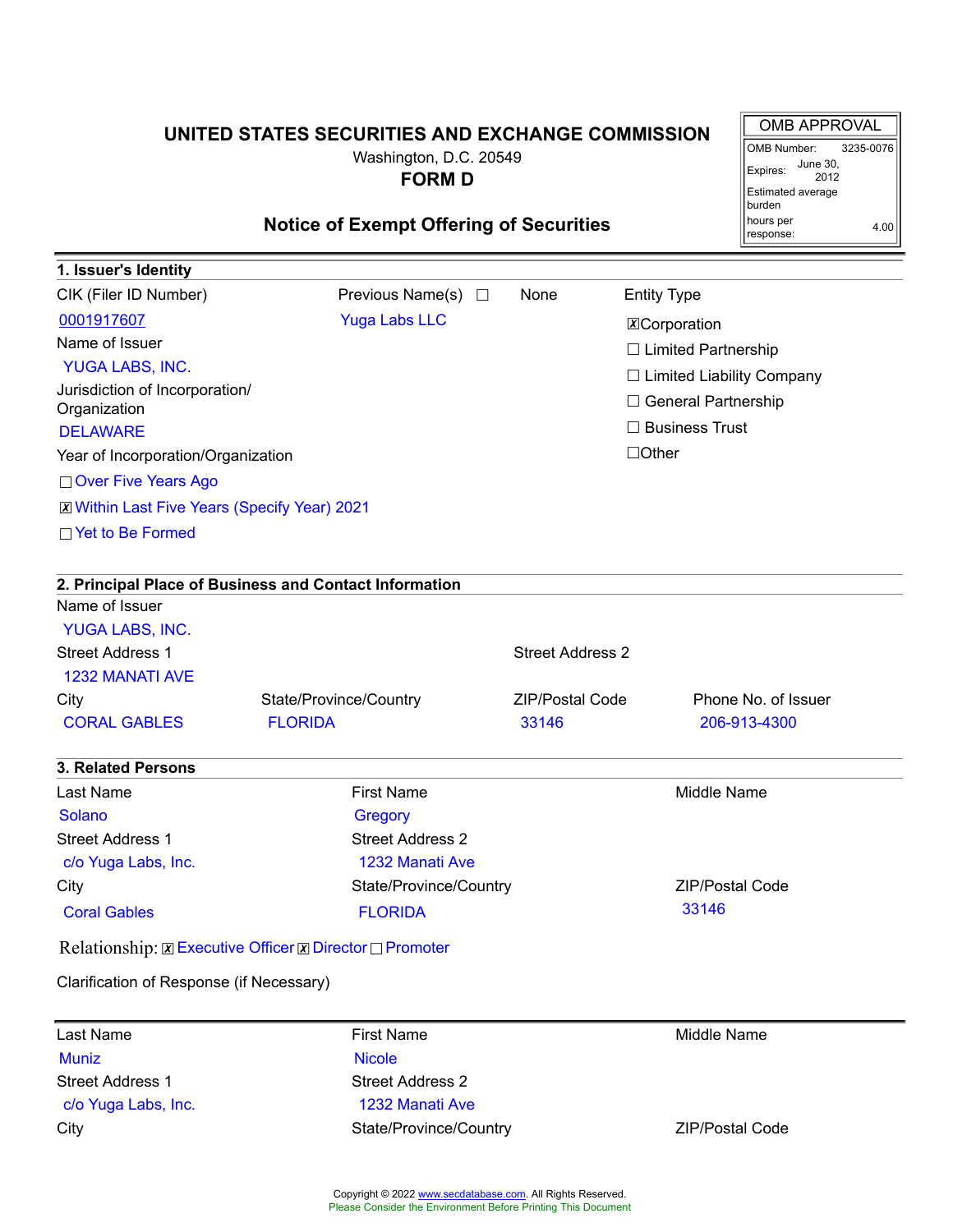| <b>Coral Gables</b> |  |
|---------------------|--|
|                     |  |

FLORIDA 33146

Relationship:☒Executive Officer☒Director☐Promoter

Clarification of Response (if Necessary)

| Last Name                                | <b>First Name</b>                                                     | Middle Name            |
|------------------------------------------|-----------------------------------------------------------------------|------------------------|
| <b>Oseary</b>                            | Guy                                                                   |                        |
| <b>Street Address 1</b>                  | <b>Street Address 2</b>                                               |                        |
| c/o Yuga Labs, Inc.                      | 1232 Manati Ave                                                       |                        |
| City                                     | State/Province/Country                                                | <b>ZIP/Postal Code</b> |
| <b>Coral Gables</b>                      | <b>FLORIDA</b>                                                        | 33146                  |
|                                          | Relationship: <b>Z</b> Executive Officer <b>Z</b> Director □ Promoter |                        |
| Clarification of Response (if Necessary) |                                                                       |                        |
| Last Name                                | <b>First Name</b>                                                     | Middle Name            |
| <b>Aronow</b>                            | <b>Wylie</b>                                                          |                        |
| <b>Street Address 1</b>                  | <b>Street Address 2</b>                                               |                        |
| c/o Yuga Labs, Inc.                      | 1232 Manati Ave                                                       |                        |
| City                                     | State/Province/Country                                                | <b>ZIP/Postal Code</b> |
| <b>Coral Gables</b>                      | <b>FLORIDA</b>                                                        | 33146                  |
|                                          | Relationship: <b>Z</b> Executive Officer <b>Z</b> Director □ Promoter |                        |
| Clarification of Response (if Necessary) |                                                                       |                        |
| Last Name                                | <b>First Name</b>                                                     | <b>Middle Name</b>     |
| <b>Atalay</b>                            | Kerem                                                                 |                        |
| <b>Street Address 1</b>                  | <b>Street Address 2</b>                                               |                        |
| c/o Yuga Labs                            | 1232 Manati Ave                                                       |                        |
| City                                     | State/Province/Country                                                | ZIP/Postal Code        |
| <b>Coral Gables</b>                      | <b>FLORIDA</b>                                                        | 33146                  |
|                                          | Relationship: <b>EXECURICE Officer EX</b> Director <u>Deromoter</u>   |                        |
| Clarification of Response (if Necessary) |                                                                       |                        |
| Last Name                                | <b>First Name</b>                                                     | <b>Middle Name</b>     |
| Ali                                      | Zeshan                                                                |                        |
| <b>Street Address 1</b>                  | <b>Street Address 2</b>                                               |                        |
| c/o Yuga Labs, Inc.                      | 1232 Manati Ave                                                       |                        |
| City                                     | State/Province/Country                                                | <b>ZIP/Postal Code</b> |
| <b>Coral Gables</b>                      |                                                                       | 33146                  |
|                                          | <b>FLORIDA</b>                                                        |                        |
|                                          | Relationship: <b>Z</b> Executive Officer <b>Z</b> Director □ Promoter |                        |
| Clarification of Response (if Necessary) |                                                                       |                        |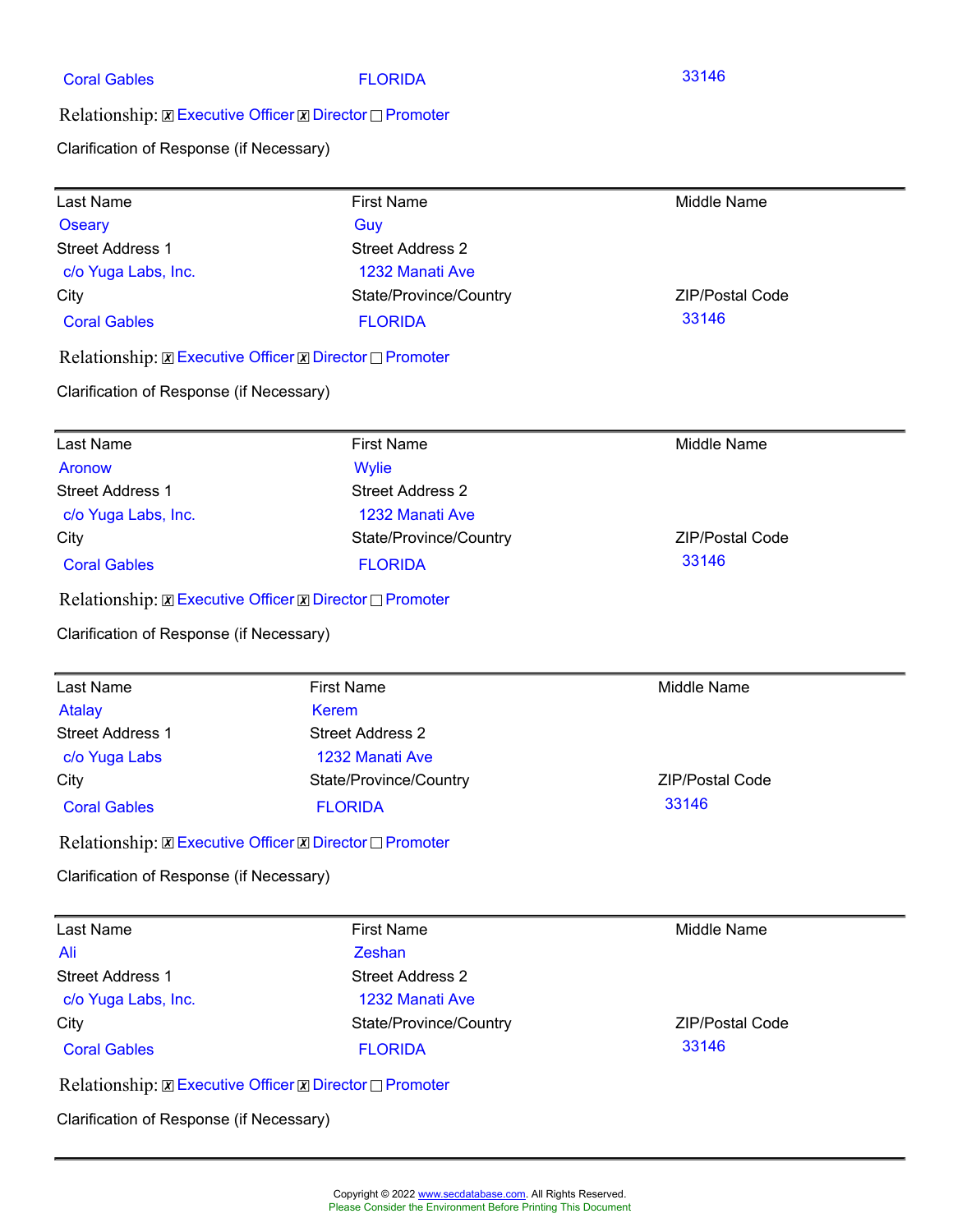| Last Name<br>Lyons<br><b>Street Address 1</b><br>c/o Yuga Labs, Inc. | <b>First Name</b><br><b>Chris</b><br><b>Street Address 2</b><br>1232 Manati Ave. | Middle Name                     |
|----------------------------------------------------------------------|----------------------------------------------------------------------------------|---------------------------------|
| City<br><b>Coral Gables</b>                                          | State/Province/Country<br><b>FLORIDA</b>                                         | <b>ZIP/Postal Code</b><br>33146 |
| Relationship: □ Executive Officer <b>Z</b> Director □ Promoter       |                                                                                  |                                 |
| Clarification of Response (if Necessary)                             |                                                                                  |                                 |
|                                                                      |                                                                                  |                                 |
| Last Name                                                            | <b>First Name</b>                                                                | Middle Name                     |
| <b>Shoemaker</b>                                                     | <b>Jasmine</b>                                                                   |                                 |
| <b>Street Address 1</b>                                              | <b>Street Address 2</b>                                                          |                                 |
| c/o Yuga Labs, Inc.                                                  | 1232 Manati Ave.                                                                 |                                 |
| City                                                                 | State/Province/Country                                                           | <b>ZIP/Postal Code</b>          |
| <b>Coral Gables</b>                                                  | <b>FLORIDA</b>                                                                   | 33146                           |
| Relationship: <b>Z</b> Executive Officer □ Director □ Promoter       |                                                                                  |                                 |

| Last Name                                                                   | <b>First Name</b>       | Middle Name            |
|-----------------------------------------------------------------------------|-------------------------|------------------------|
| <b>Ehrlund</b>                                                              | <b>Patrick</b>          |                        |
| <b>Street Address 1</b>                                                     | <b>Street Address 2</b> |                        |
| c/o Yuga Labs, Inc.                                                         | 1232 Manati Ave.        |                        |
| City                                                                        | State/Province/Country  | <b>ZIP/Postal Code</b> |
| <b>Coral Gables</b>                                                         | <b>FLORIDA</b>          | 33146                  |
| Relationship: $\boxtimes$ Executive Officer $\Box$ Director $\Box$ Promoter |                         |                        |

Clarification of Response (if Necessary)

### **4. Industry Group**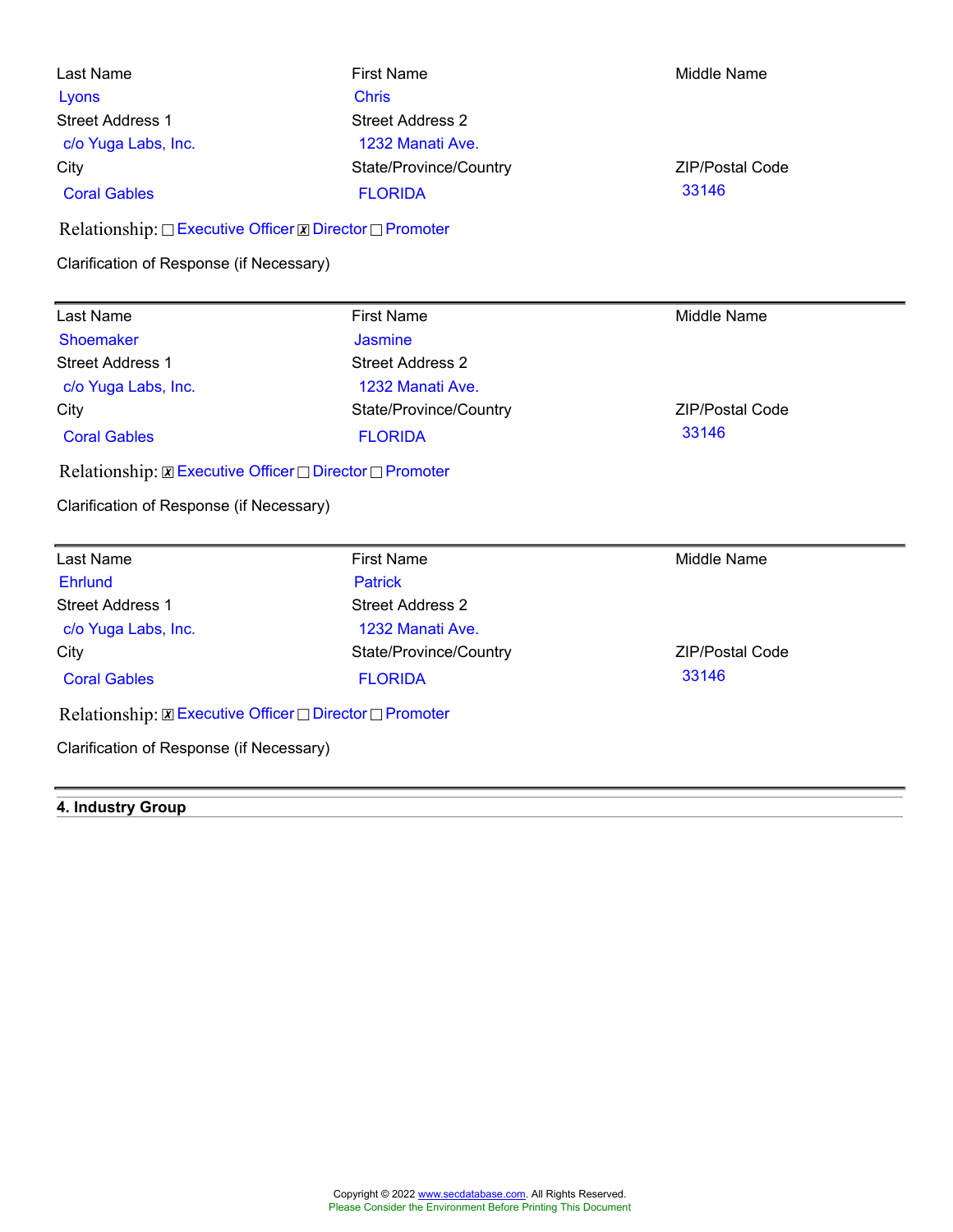- Banking & Financial Services
- ☐ Commercial Banking
- □ Insurance
- ☐ Investing
- ☐ Investment Banking
- ☐ Pooled Investment Fund
- ☐ Other Banking & Financial Services
- ☐ Business Services

#### Energy

- ☐ Coal Mining
- ☐ Electric Utilities
- □ Energy Conservation
- ☐ Environmental Services
- ☐ Oil & Gas
- ☐ Other Energy

#### **5. Issuer Size**

- -
- 
- 
- 
- 
- 
- 

### Health Care

- ☐ Biotechnology
- ☐ Health Insurance
- ☐ Hospitals & Physicians
- ☐ Pharmaceuticals
- ☐ Other Health Care
- $\Box$  Manufacturing Real Estate
	- ☐ Commercial
	- ☐ Construction
	- ☐ REITS & Finance
	- ☐ Residential
	- ☐ Other Real Estate
- □ Retailing
- ☐ Restaurants
	- Technology
	- ☐ Computers
	- ☐ Telecommunications
	- ☐ Other Technology

#### **Travel**

- ☐ Airlines & Airports
- □ Lodging & Conventions
- ☐ Tourism & Travel Services
- □ Other Travel
- ☒ Other

Revenue Range **Aggregate Net Asset Value Range** ☐ No Revenues ☐ No Aggregate Net Asset Value  $$1 - $1,000,000$   $$1 - $5,000,000$  $\Box$  \$1,000,001 - \$5,000,000  $\Box$  \$5,000,001 - \$25,000,000 ☐ \$5,000,001 - \$25,000,000 ☐ \$25,000,001 - \$50,000,000  $\Box$  \$25,000,001 - \$100,000,000  $\Box$  \$50,000,001 - \$100,000,000 ☐ Over \$100,000,000 ☐ Over \$100,000,000 **<del>⊓</b> Decline to Disclose □ □ Decline to Disclose**</del> ☐ Not Applicable ☐ Not Applicable **6. Federal Exemption(s) and Exclusion(s) Claimed (select all that apply)**  $\Box$ Rule 504(b)(1) (not (i), (ii) or (iii))  $\Box$ Rule 505

- $\Box$ Rule 504 (b)(1)(i)  $\Box$ Rule 506 ☐Rule 504 (b)(1)(ii) ☐Securities Act Section 4(6) ☐Rule 504 (b)(1)(iii) ☐Investment Company Act Section 3(c)  $\Box$ Section 3(c)(1)  $\Box$ Section 3(c)(9)  $\Box$ Section 3(c)(2)  $\Box$ Section 3(c)(10)
	- ☐Section 3(c)(3) ☐Section 3(c)(11)
	- $\Box$ Section 3(c)(4)  $\Box$ Section 3(c)(12)
	- □Section 3(c)(5) □Section 3(c)(13)
	- $\Box$ Section 3(c)(6)  $\Box$ Section 3(c)(14)
	- $\square$ Section 3(c)(7)

#### **7. Type of Filing**

⊠ New Notice Date of First Sale 2022-03-07 □ First Sale Yet to Occur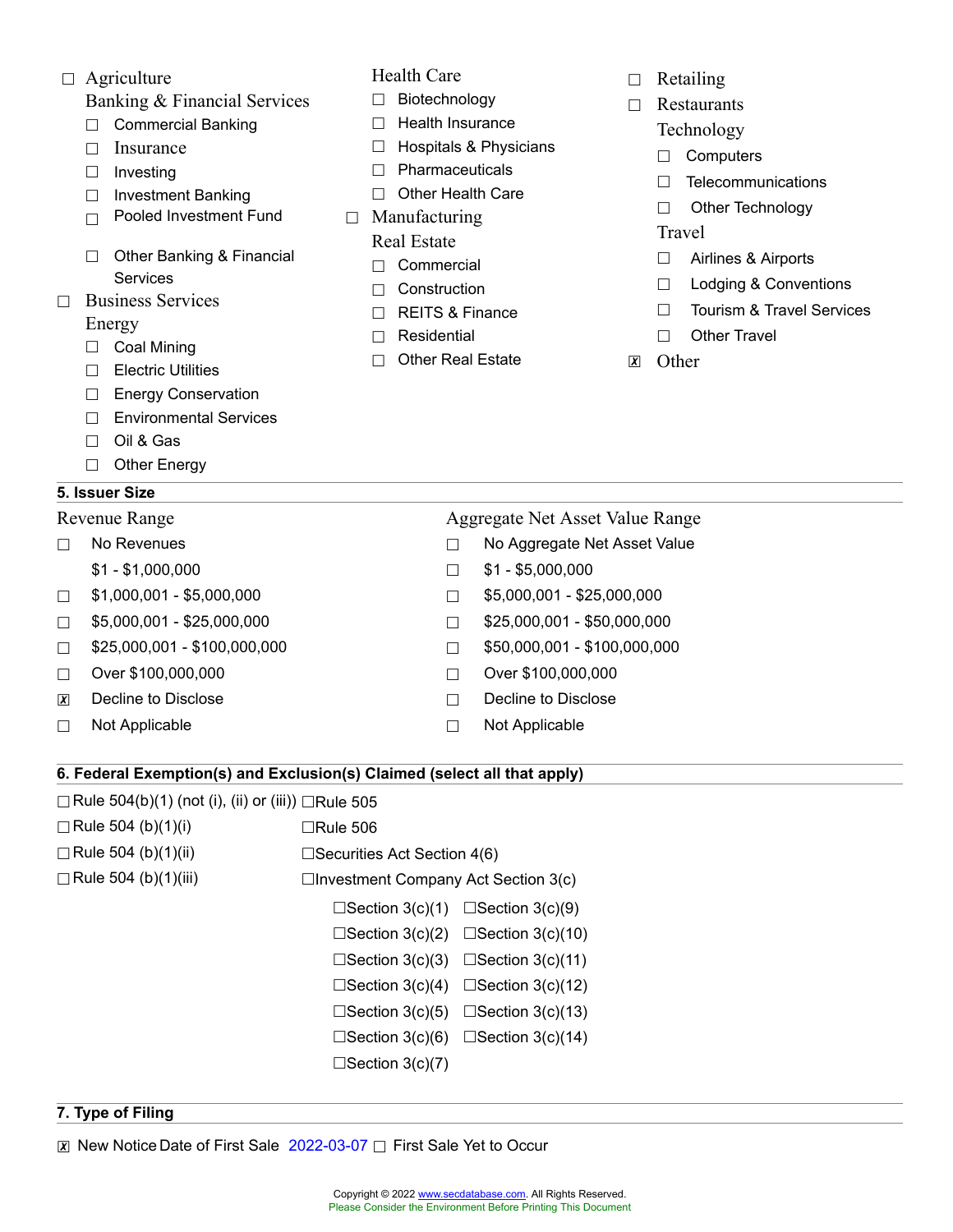#### ☐ Amendment

#### **8. Duration of Offering**

Does the Issuer intend this offering to last more than one year? □ Yes **x** No

| $\chi$ Equity                                                                                |                                                                                                      |  |  |
|----------------------------------------------------------------------------------------------|------------------------------------------------------------------------------------------------------|--|--|
| $\Box$ Debt                                                                                  |                                                                                                      |  |  |
| <b>Another Security</b>                                                                      | Option, Warrant or Other Right to Acquire                                                            |  |  |
| Security to be Acquired Upon Exercise of Option, Warrant or Other<br>$\Box$ Other (describe) |                                                                                                      |  |  |
|                                                                                              |                                                                                                      |  |  |
|                                                                                              | $\Box$ Yes $\overline{x}$ No                                                                         |  |  |
|                                                                                              |                                                                                                      |  |  |
|                                                                                              |                                                                                                      |  |  |
| Minimum investment accepted from any outside investor \$<br>0 USD                            |                                                                                                      |  |  |
|                                                                                              |                                                                                                      |  |  |
| Recipient CRD Number □ None                                                                  |                                                                                                      |  |  |
| (Associated) Broker or Dealer CRD<br>Number                                                  | $\Box$ None                                                                                          |  |  |
| <b>Street Address 2</b>                                                                      |                                                                                                      |  |  |
| State/Province/Country                                                                       | ZIP/Postal<br>Code                                                                                   |  |  |
| □ Foreign/non-US                                                                             |                                                                                                      |  |  |
|                                                                                              | Is this offering being made in connection with a business combination transaction, such as a merger, |  |  |

# **13. Offering and Sales Amounts**

| <b>Total Offering Amount</b>                                 |                   | \$450,000,000 USD or □ Indefinite |
|--------------------------------------------------------------|-------------------|-----------------------------------|
| <b>Total Amount Sold</b>                                     | \$424,091,159 USD |                                   |
| Total Remaining to be Sold \$ 25,908,841 USD or □ Indefinite |                   |                                   |

#### Clarification of Response (if Necessary)

#### **14. Investors**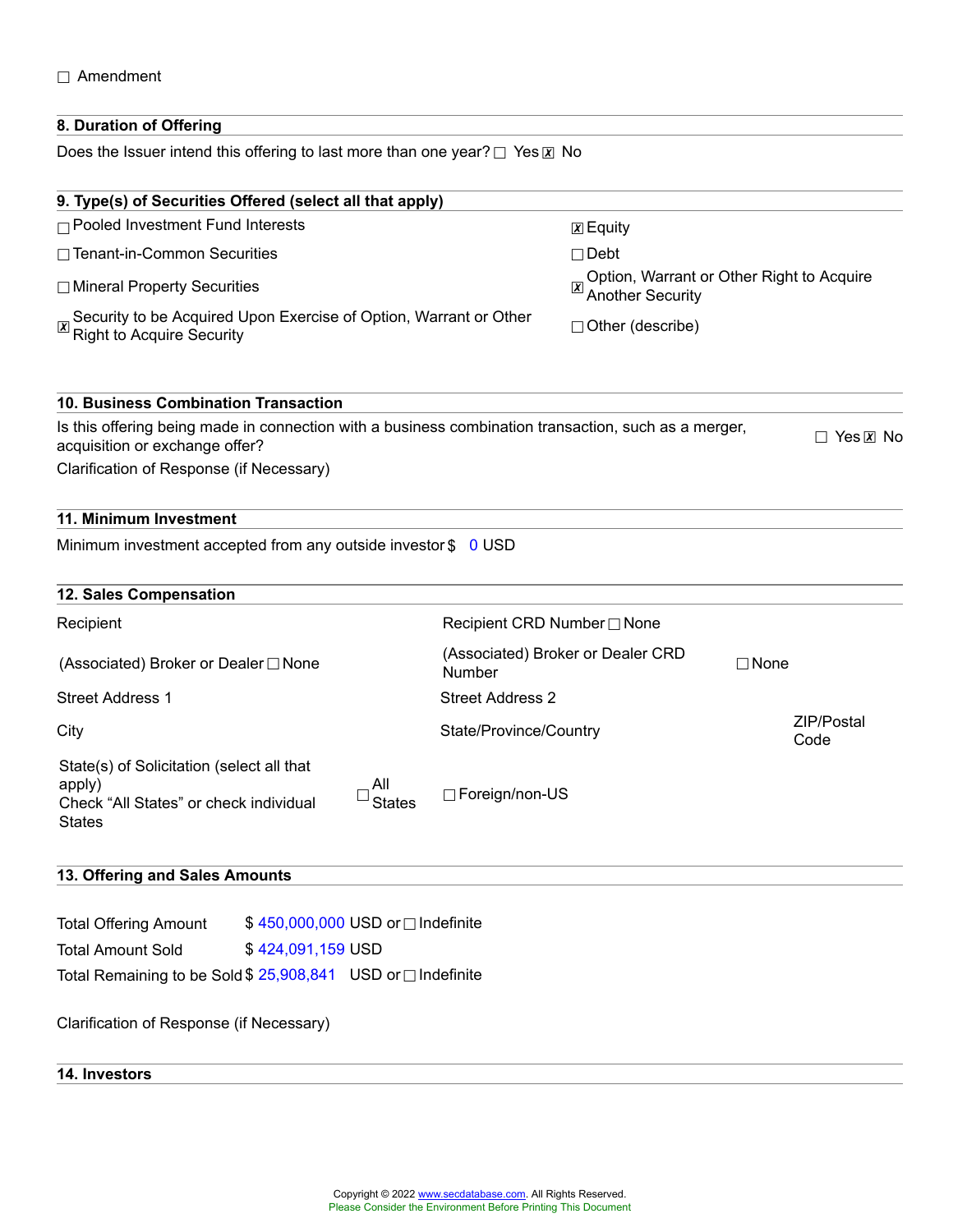$\Box$  Select if securities in the offering have been or may be sold to persons who do not qualify as accredited investors,

Number of such non-accredited investors who already have invested in the offering

Regardless of whether securities in the offering have been or may be sold to persons who do not qualify as accredited investors, enter the total number of investors who already have invested in the offering:

47

#### **15. Sales Commissions & Finders' Fees Expenses**

Provide separately the amounts of sales commissions and finders' fees expenses, if any. If the amount of an expenditure is not known, provide an estimate and check the box next to the amount.

Sales Commissions \$ 0 USD □ Estimate

Finders' Fees  $$0$  USD $\Box$ Estimate

Clarification of Response (if Necessary)

#### **16. Use of Proceeds**

Provide the amount of the gross proceeds of the offering that has been or is proposed to be used for payments to any of the persons required to be named as executive officers, directors or promoters in response to Item 3 above. If the amount is unknown, provide an estimate and check the box next to the amount.

#### \$ 0 USD□Estimate

Clarification of Response (if Necessary)

#### **Signature and Submission**

#### **Please verify the information you have entered and review the Terms of Submission below before signing and clicking SUBMIT below to file this notice.**

#### **Terms of Submission**

In submitting this notice, each Issuer named above is:

- Notifying the SEC and/or each State in which this notice is filed of the offering of securities described and undertaking to furnish them, upon written request, the information furnished to offerees.
- Irrevocably appointing each of the Secretary of the SEC and, the Securities Administrator or other legally designated officer of the State in which the Issuer maintains its principal place of business and any State in which this notice is filed, as its agents for service of process, and agreeing that these persons may accept service on its behalf, of any notice, process or pleading, and further agreeing that such service may be made by registered or certified mail, in any Federal or state action, administrative proceeding, or arbitration brought against it in any place subject to the jurisdiction of the United States, if the action, proceeding or arbitration (a) arises out of any activity in connection with the offering of securities that is the subject of this notice, and (b) is founded, directly or indirectly, upon the provisions of: (i) the Securities Act of 1933, the Securities Exchange Act of 1934, the Trust Indenture Act of 1939, the Investment Company Act of 1940, or the Investment Advisers Act of 1940, or any rule or regulation under any of these statutes, or (ii) the laws of the State in which the issuer maintains its principal place of business or any State in which this notice is filed.
- Certifying that the Issuer is not disqualified from relying on any Regulation D exemption it has identified in Item 6 above for one of the reasons stated in Rule 505(b)(2)(iii).

Each Issuer identified above has read this notice, knows the contents to be true, and has duly caused this notice to be signed on its behalf by the undersigned duly authorized person.

For signature, type in the signer's name or other letters or characters adopted or authorized as the signer's signature.

| <b>Issuer</b>   | Signature                      | Name of Signer | Title       | Date       |
|-----------------|--------------------------------|----------------|-------------|------------|
| YUGA LABS, INC. | <i><b>Vs/ Nicole Muniz</b></i> | Nicole Muniz   | <b>ICEO</b> | 2022-03-22 |